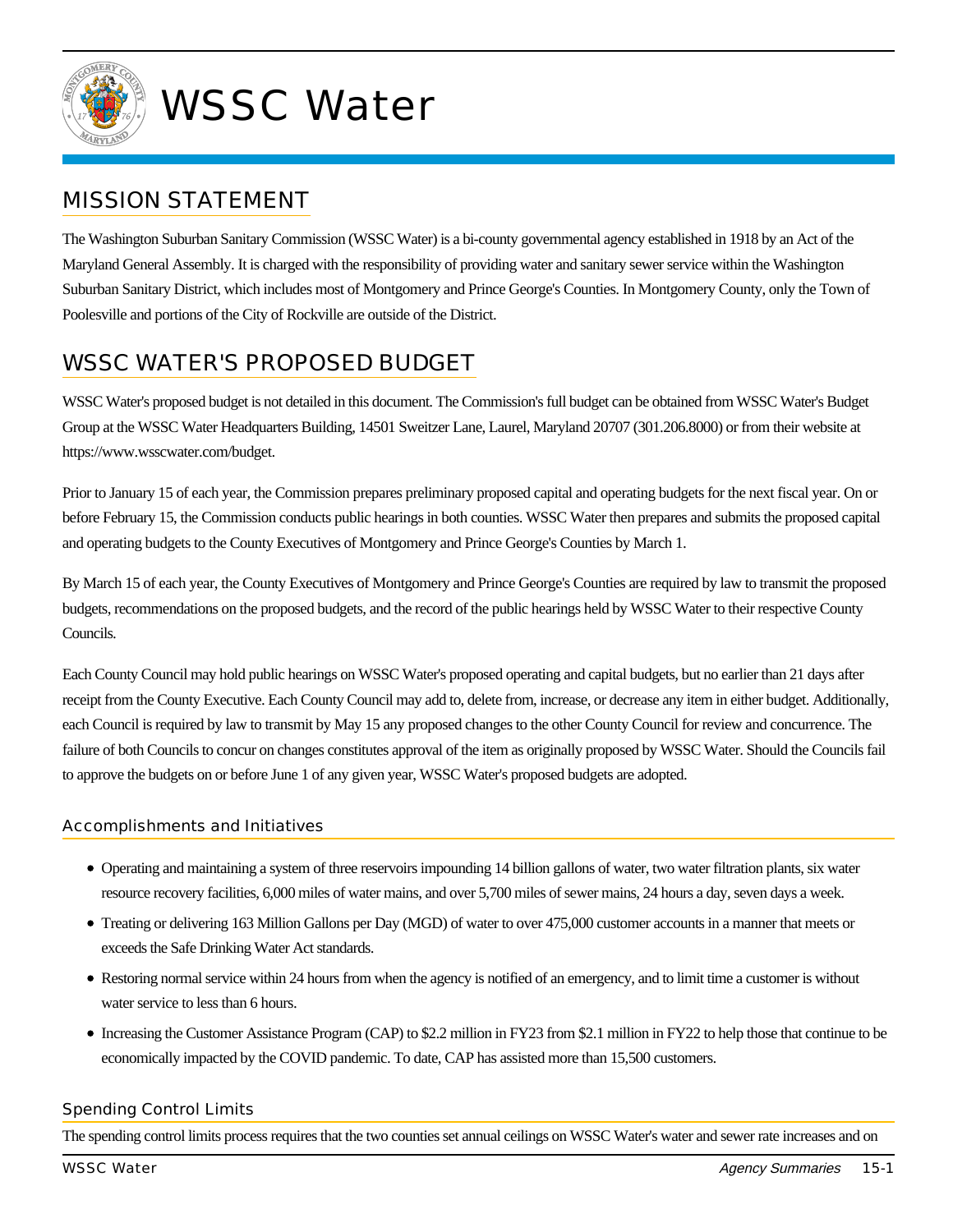debt (bonded indebtedness as well as debt service) and then adopt corresponding limits on the size of the capital and operating budgets. The two councils must not approve capital and operating budgets in excess of the approved spending control limits unless a majority of each council votes to approve them. If the two councils cannot agree on expenditures above the spending control limits, they must approve budgets within these limits. The following table shows the FY23 spending control limits adopted by the Montgomery and Prince George's County Councils, compared to the spending control results projected under WSSC Water's Proposed FY23 Budget and under the County Executive's Recommended Budget for WSSC Water. The Commission's Proposed Budget complies with all of the spending control limits approved by the two County Councils except for the Total Water and Sewer Operating Expenses which are slightly higher than the approved ceiling. These additional operating costs will be recouped with additional miscellaneous fee income.

| FY23 Spending Control Limits Comparison               |            |                                         |                               |                                    |  |  |  |
|-------------------------------------------------------|------------|-----------------------------------------|-------------------------------|------------------------------------|--|--|--|
|                                                       |            | <b>Approved Spending Control Limits</b> | <b>Projected Levels Under</b> |                                    |  |  |  |
| <b>SPENDING CONTROL LIMITS</b>                        | Montgomery | <b>Prince George's</b>                  | WSSC's                        | <b>County Executive</b>            |  |  |  |
|                                                       | County     | County                                  |                               | Proposed Budget Recommended Budget |  |  |  |
| Maximum Average Water/Sewer Rate Increase             | 6.5%       | 6.5%                                    | 7.0%                          | 6.5%                               |  |  |  |
| New Debt (Smillions)                                  | \$430.1    | \$430.1                                 | \$358.8                       | \$430.1                            |  |  |  |
| Water and Sewer Debt Service (Smillions)              | \$328.4    | \$328.4                                 | \$324.1                       | \$328.4                            |  |  |  |
| Total Water and Sewer Operating Expenses (Smillions)* | \$859.4    | \$859.4                                 | \$864.8                       | \$860.9                            |  |  |  |

\* Amount reflects updated revenue projections in WSSC Water's FY23 Proposed Budget from their FY23 SAG submission. Source: WSSC Water FY23 Proposed Budget

#### County Executive Recommendations

#### **Operating Budget**

The County Executive recommends that WSSC Water's proposed FY23 budget be approved with a water and sewer rate increase of 6.5 percent in FY23 consistent with the County Council's FY23 Spending Affordability Guidelines.

#### **Capital Budget**

The County Executive recommended the WSSC Water FY23-28 Capital Improvements Program (CIP) budget be approved as submitted by the Commission.

| <b>Expenditures by Category - FY23 WSSC Water Proposed and Executive Recommended</b>              |                   |                   |             |                  |                                   |                   |  |  |
|---------------------------------------------------------------------------------------------------|-------------------|-------------------|-------------|------------------|-----------------------------------|-------------------|--|--|
| (\$000s)                                                                                          |                   |                   |             |                  |                                   |                   |  |  |
|                                                                                                   | <b>WSSC Water</b> | <b>WSSC Water</b> | СE          | СE               | <b>CE</b>                         | % Change          |  |  |
|                                                                                                   | Total             | Total             | Capital     | <b>Operating</b> | Total                             | (CE Rec. vs.      |  |  |
|                                                                                                   | Approved          | Proposed          |             |                  | RecommendedRecommendedRecommended | <b>WSSC Water</b> |  |  |
| <b>Expenditure Categories</b>                                                                     | <b>FY22</b>       | <b>FY23</b>       | <b>FY23</b> | <b>FY23</b>      | <b>FY23</b>                       | Proposed)         |  |  |
| Salaries and Wages                                                                                | 160,488           | 164,582           | 28,172      | 136,410          | 164,582                           | 0.0%              |  |  |
| Heat, Light, & Power                                                                              | 18,715            | 19,047            | 230         | 18,817           | 19,047                            | 0.0%              |  |  |
| Regional Sewage Disposal                                                                          | 59,160            | 60,343            |             | 60,343           | 60,343                            | 0.0%              |  |  |
| <b>Contract Work</b>                                                                              | 444,405           | 351,478           | 351,478     |                  | 351,478                           | 0.0%              |  |  |
| <b>Consulting Engineers</b>                                                                       | 79,614            | 72,122            | 72,122      |                  | 72,122                            | 0.0%              |  |  |
| <b>All Other</b>                                                                                  | 447,032           | 448,340           | 154,241     | 290,199          | 444,440                           | $-0.9%$           |  |  |
| <b>PAYGO</b>                                                                                      | 27,585            | 31,016            |             | 31,016           | 31,016                            | 0.0%              |  |  |
| <b>Reserve Contribution</b>                                                                       |                   | 18,317            |             | 18,317           | 18,317                            |                   |  |  |
| Debt Service                                                                                      | 309,045           | 324,144           |             | 324,144          | 324,144                           | 0.0%              |  |  |
| <b>Total Budget</b>                                                                               | 1,546,044         | 1,489,389         | 606,243     | 879,246          | 1,485,489                         | $-0.3%$           |  |  |
| Note: Total expenditures include the water and sewer operating funds and the three capital funds. |                   |                   |             |                  |                                   |                   |  |  |
| Source: WSSC Water FY23 Proposed Operating Budget                                                 |                   |                   |             |                  |                                   |                   |  |  |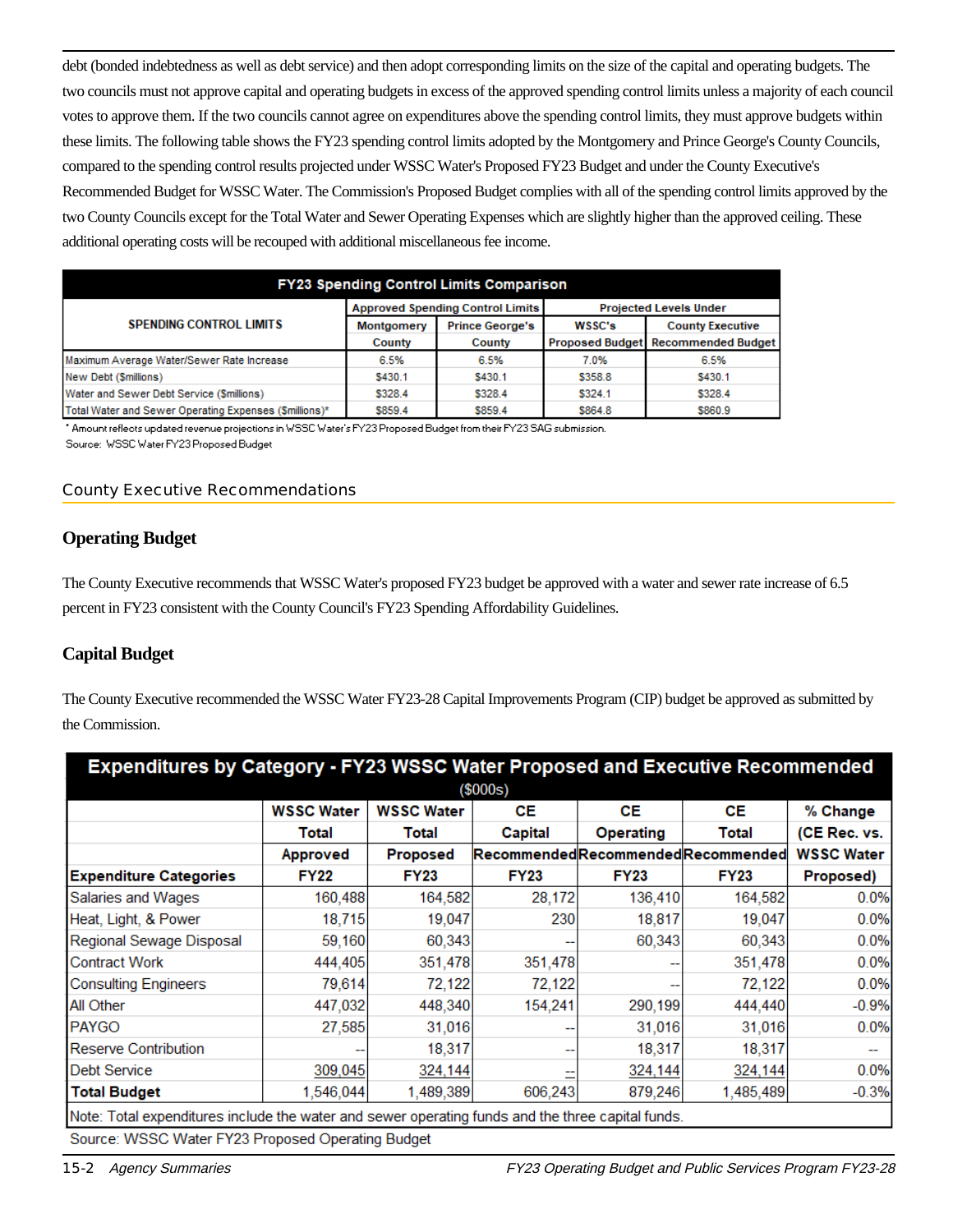FY23 fiscal projections for all funds and budgets are shown below.

## PROGRAM CONTACTS

Contact Letitia Carolina-Powell of the WSSC Water at 301.206.8379 or Rafael Pumarejo Murphy of the Office of Management and Budget at 240.777.2775 for more information regarding this agency's operating budget.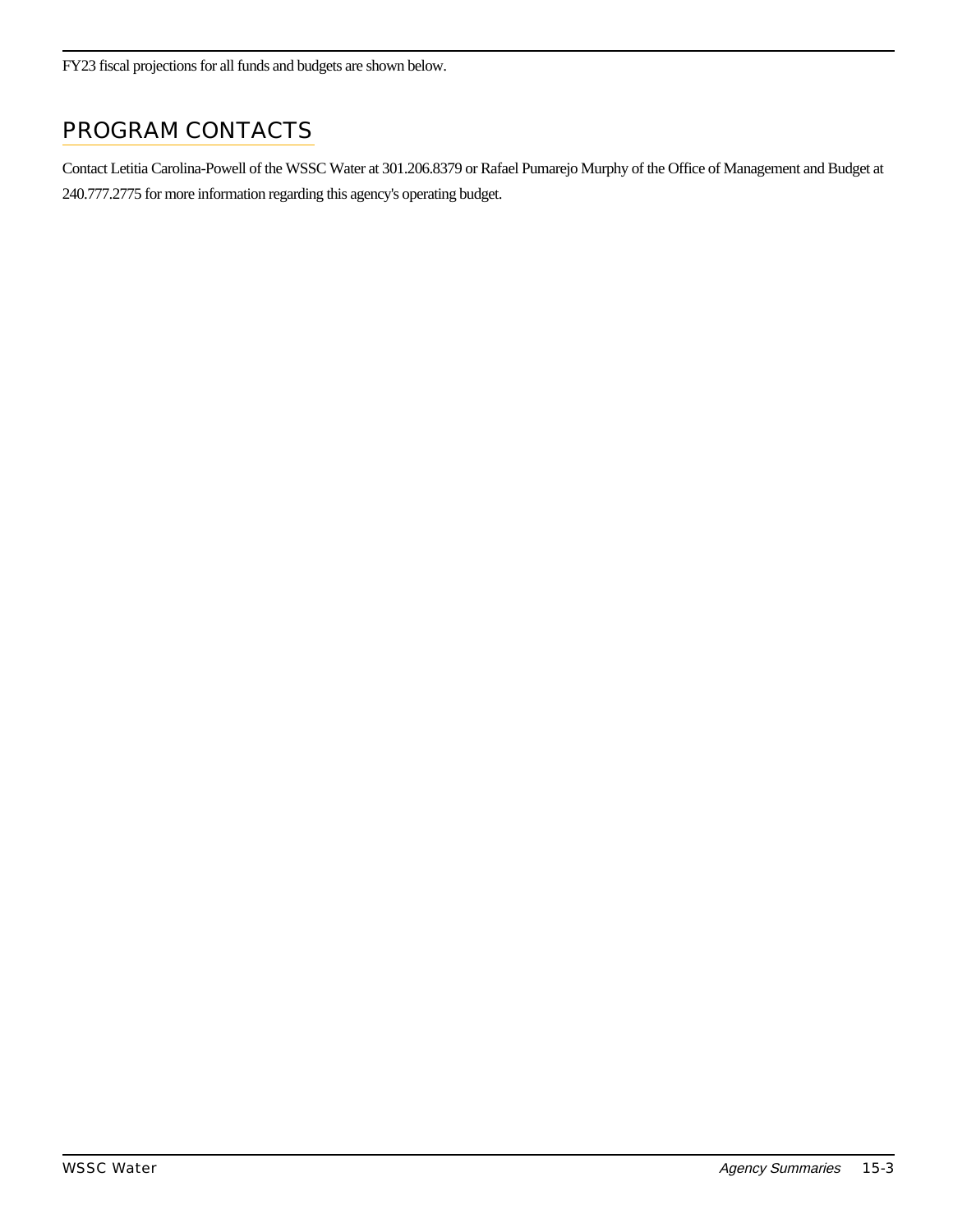| WSSC Water PROPOSED BUDGET: SIX-YEAR FORECAST FOR WATER AND SEWER OPERATING FUNDS                      |                 |                |                   |                   |                   |                   |                   |
|--------------------------------------------------------------------------------------------------------|-----------------|----------------|-------------------|-------------------|-------------------|-------------------|-------------------|
|                                                                                                        | <b>FY22</b>     | FY23           | <b>FY24</b>       | <b>FY25</b>       | FY26              | FY27              | $\overline{Y}$    |
| <b>FISCAL PROJECTIONS</b>                                                                              | <b>APPROVED</b> | <b>CE REC</b>  | <b>PROJECTION</b> | <b>PROJECTION</b> | <b>PROJECTION</b> | <b>PROJECTION</b> | <b>PROJECTION</b> |
| SPENDING AFFORDABILITY RESULTS                                                                         |                 |                |                   |                   |                   |                   |                   |
| New Water and Sewer Debt (\$millions).                                                                 | \$409.7         | \$358.8        | \$380.9           | \$382.9           | \$390.7           | \$362.7           | \$307.8           |
| Total Water and Sewer Operating Expenses (\$millions)                                                  | \$842.3         | \$860.9        | \$912.7           | \$976.            | \$1,033.          | \$1,066.9         | \$1,111.6         |
| Debt Service (\$millions)                                                                              | \$309.0         | \$324.1        | \$345.4           | .375.7            | \$398.5           | \$419.4           | \$439.2           |
| Average Water and Sewer Rate Increase                                                                  | 5.9%            | 6.5%           | 8.5%              | 6.0%              | 4.0%              | 4.0%              | 4.0%              |
| <b>BEGINNING FUND BALANCE (\$000)</b>                                                                  | 168.897         | 169.317        | 187.634           | 224.882           | 252.384           | 268,597           | 292.893           |
| <b>REVENUES (\$000)</b>                                                                                |                 |                |                   |                   |                   |                   |                   |
| Water and Sewer Rate Revenue                                                                           | 717.803         | 753.445        | 821.335           | 871.712           | 907.776           | 945.358           | 984,497           |
| Interest Income                                                                                        | 1,000           | 2,800          | 2,800             | 2,800             | 2,800             | 2,800             | 2,800             |
| Account Maintenance Fee                                                                                | 31,866          | 33,903         | 36,958            | 39,176            | 40,743            | 42,373            | 44,068            |
| Infrastructure Investment Fee                                                                          | 38,808          | 41.311         | 45,033            | 47,735            | 49,644            | 51,630            | 53,695            |
| Miscellaneous                                                                                          | 39.050          | 33,515         | 34.058            | 34.359            | 40.537            | 41.282            | 36.667            |
| <b>Total Revenues</b>                                                                                  | 828,527         | 864,974        | 940,184           | 995,782           | 1,041,500         | 1,083,443         | 1,121,727         |
| SDC Debt Service Offset                                                                                | 5,772           | 5,772          | 5,772             | 5,772             | 5.772             | 5.748             | 5.748             |
| Reconstruction Debt Service Offset (REDO)                                                              | 6,000           | 4,000          | 2,000             |                   |                   |                   |                   |
| Use of Fund Balance                                                                                    |                 |                |                   |                   |                   |                   |                   |
| Premium Transfer                                                                                       |                 | 2,500          |                   |                   |                   |                   |                   |
| Underwriters Discount Transfer                                                                         | 2.000           | 2,000          | 2.000             | 2.000             | 2.000             | 2.000             | 2.000             |
| Miscellaneous Offset                                                                                   |                 |                |                   |                   |                   |                   |                   |
| <b>TOTAL FUNDS AVAILABLE</b>                                                                           | 842,299         | 879,246        | 949,956           | 1,003,554         | 1,049,272         | 1,091,191         | 1,129,475         |
| <b>EXPENDITURES (\$000)</b>                                                                            |                 |                |                   |                   |                   |                   |                   |
| Salaries and Wages                                                                                     | 133,039         | 136,410        | 142.548           | 148.963           | 155,666           | 162.671           | 169,991           |
| Heat, Light, and Power                                                                                 | 18,493          | 18,817         | 19,569            | 18,776            | 18,014            | 18,861            | 19,521            |
| Regional Sewage Disposal                                                                               | 59,160          | 60,343         | 61,550            | 62,781            | 64,037            | 65,317            | 66,624            |
| Debt Service                                                                                           | 309.045         | 324,144        | 345.360           | 375.671           | 398,462           | 419.424           | 439.234           |
| <b>PAYGO</b>                                                                                           | 27,585          | 31,016         | 44,000            | 65,000            | 80,000            | 80,000            | 100,000           |
| <b>All Other</b>                                                                                       | 294,977         | 294,099        | 299,681           | 304.861           | 316,880           | 320.622           | 316,229           |
| Unspecified Expenditure Reductions                                                                     |                 | (3,900)        |                   |                   |                   |                   |                   |
| TOTAL USE OF RESOURCES                                                                                 | 842,299         | 860,929        | 912,708           | 976,051           | 1,033,059         | 1,066,895         | 1,111,599         |
| Revenue/Expenditure Surplus/(GAP)                                                                      | 0               | 18,317         | 37.248            | 27,503            | 16,213            | 24,296            | 17.876            |
| YEAR END FUND BALANCE w/o additional reserve contribution                                              | 168,897         | 169,317        | 187.634           | 224.882           | 252.384           | 268,597           | 292.893           |
| Adjustments                                                                                            | 420             |                |                   |                   |                   |                   |                   |
| <b>Additional Reserve Contribution</b>                                                                 |                 | 18,317         | 37,248            | 27,502            | 16,213            | 24,296            | 17,876            |
| <b>TOTAL YEAR END FUND BALANCE</b>                                                                     | 169,317         | 187,634        | 224,882           | 252,384           | 268,597           | 292,893           | 310,769           |
| Debt Service as a Percentage of Water and Sewer Operating Budget                                       | 36.7%           | 37.7%          | 37.8%             | 38.5%             | 38.6%             | 39.3/             | 39.5%             |
| Total End of Fiscal Year Operating Reserve                                                             | 169,317         | 187,634        | 224,882           | 252,384           | 268,597           | 292.893           | 310,769           |
| Total Operating Reserve as a Percentage of Water and Sewer Rate Revenue<br>Total Workyears (all funds) | 20.4/<br>1,786  | 21.7%<br>1,796 | 23.9/<br>1,796    | 25.3/<br>1,799    | 25.8/<br>1,799    | 27.0/<br>1,799    | 27.7%<br>1,799    |
|                                                                                                        |                 |                |                   |                   |                   |                   |                   |

Assumptions:

.<br>The County Executive's operating budget recommendation is for FY23 only and incorporates the Executive's revenue and expenditure assumptions for that budget.

.<br>2. The FY24-28 projections reflect VSSC Vater's multi-year forecast and assumptions, which are not adjusted to conform to the County Executive's Recommended budget for VSSC Vater. The projected expenditures, revenues, an fund balances for these years may be based on changes to rates, fees, usage, inflation, future labor agreements, and other factors not assumed in the County Executive's Recommended FY22 water and sewer operating budget for VSSC Vater.

3. The FY23 estimated spending affordability results are the values for the four spending affordability parameters implied by the FY22 budget jointly approved by Montgomery and Prince George's counties. The FY23 Proposed spending affordability results are the values of the spending affordability parameters associated with VSSC Water's proposed FY22 budget. The FY23 recommended spending affordability results are the spending affordability parameters associated with the County Executive's recommended WSSC Water budget for FY23. The FY24-28 spending affordability figures correspond to the values of the various spending affordability parameters based on the revenue and expenditure forecasts shown for the given year and are provided by WSSC Water.

.<br>4. The total FY22 estimated workyears shown correspond to the actual workyears as of December, 2021.

.<br>5. Estimates of revenue in FY24-28 assume the rate increases projected by WSSC Water in the Average Water and Sewer Rate Increase line.

.<br>6. In the projection for FY24-28 additional unspecified expenditure reductions are included to close WSSC Water's projected revenue shortfall in these years.

. Totals in this chart and WSSC Water's FY23 Proposed Long-Range Fiscal Plan for Water and Sewer Operating Funds may not match due to rounding.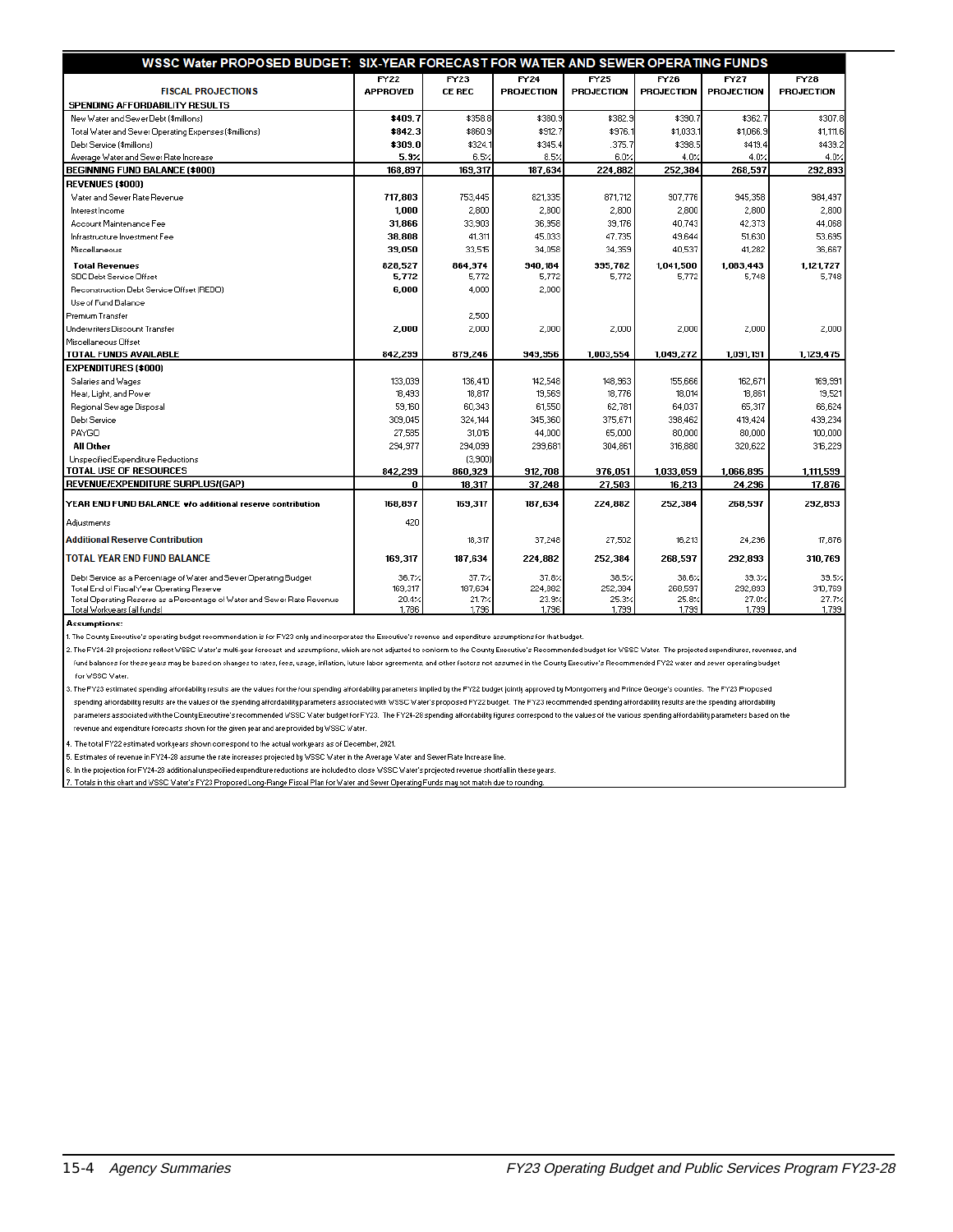